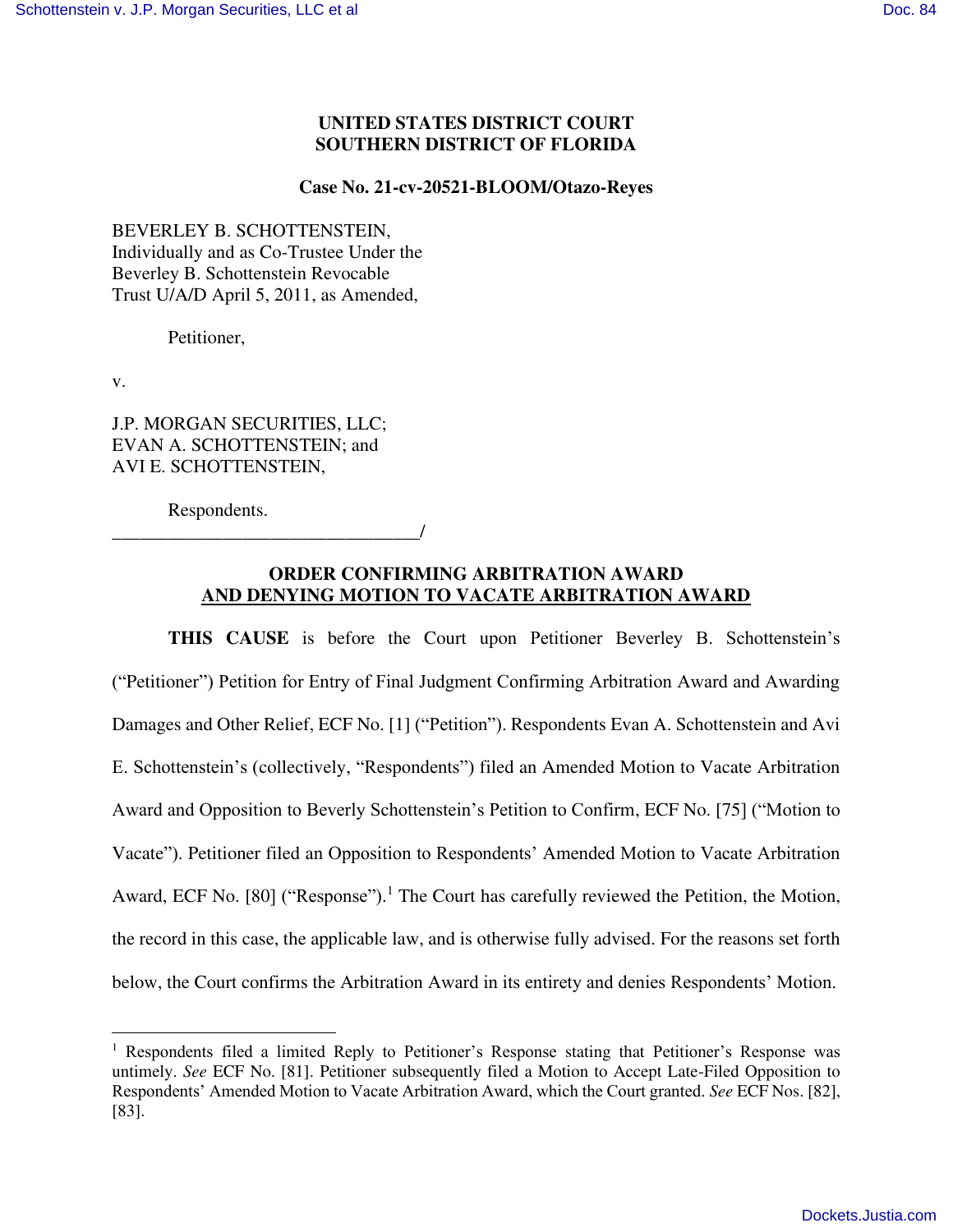## **I. BACKGROUND**

On February 5, 2021, Petitioner filed her Petition seeking to confirm the decision of a Financial Industry Regulatory Authority ("FINRA") arbitration panel that awarded her damages on her claims for constructive fraud, common law fraud, and elder abuse ("Award"). *See* ECF No. [1] at 1-2. The Award required Respondent Evan Schottenstein to pay Petitioner \$9,000,000.00 in compensatory damages plus interest, \$172,630.50 in costs, and one-half of Petitioner's attorney's fees. *Id*. at 2. The Award required Respondent Avi Schottenstein to pay Petitioner \$602,251.00 in compensatory damages plus interest. *Id*. On March 8, 2021, Respondents filed their first Motion to Vacate the Arbitration Award, ECF No. [6].

On March 18, 2021, the parties filed a Stipulated Motion for Extension of Briefing Deadlines, ECF No. [14] ("Stipulated Motion"). In the Stipulated Motion, the parties stated that they had reached an "oral agreement concerning the amount of a settlement sum to be paid by [R]espondents to [P]etitioner to resolve [the Petition and the first Motion to Vacate]." *Id*. at 1. The Stipulated Motion stated that a "written settlement agreement [would] be prepared, revised, agreed upon, and executed by March 24, 2021." *Id.* The Stipulated Motion further stated that if "[R]espondents fail[ed] to timely make the settlement payment, the settlement agreement [would] be null and void and [the parties would] return to their present postures and positions in [the] action." *Id*. at 1-2. However, if Respondents timely made the settlement payment, Petitioner and Respondents would "stipulate to the voluntary dismissal of [the] proceeding." *Id*. at 2.

On March 19, 2021, the Court administratively closed the case without prejudice, pending the filing of a settlement agreement for the Court's "consideration and/or appropriate dismissal documentation." ECF No. [15] at 1. The Court further stated that should Petitioner and Respondents "fail to finalize a written settlement agreement and comply with the agreed payment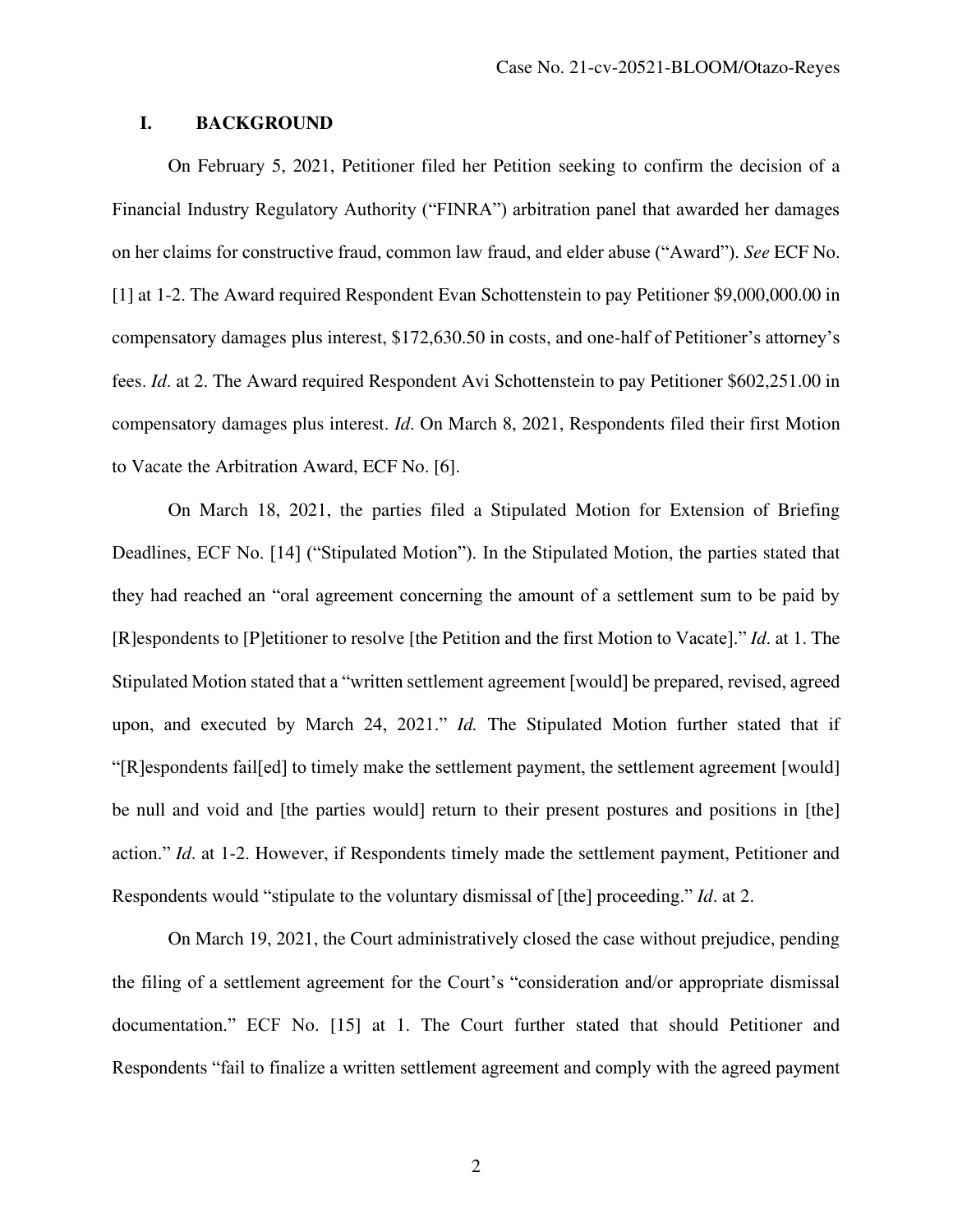schedule, they [may] move to reopen the case and proceed with the claims asserted in [the] action." *Id*. On June 8, 2021, Petitioner filed her Motion to Reopen the Case stating that "[a]fter extensive negotiations, [the parties] have been unable to reach [an] agreement on the provisions and content of a written settlement agreement, and no written settlement agreement has been finalized." ECF No. [16] at 3. The Court subsequently granted the Motion to Reopen the Case. *See* ECF No. [18].

On March 7, 2022, Respondents filed the instant Motion to Vacate, arguing that the Court should vacate the Award. *See* ECF No. [75]. On March 22, 2022, Petitioner filed her Response, arguing that the Court should deny the Motion to Vacate and confirm her Award. *See generally*  ECF No. [80].

## **II. LEGAL STANDARD**

The Supreme Court has recognized an "emphatic federal policy in favor of arbitral dispute resolution." *Mitsubishi Motors Corp. v. Soler Chrysler-Plymouth, Inc.*, 473 U.S. 614, 631 (1985); *see also Dean Witter Reynolds Inc. v. Byrd*, 470 U.S. 213, 217 (1985) (noting that where parties have seen fit to adopt arbitration clauses in their agreements, there is a "strong federal policy in favor of enforcing [them]"). Since the United States' accession to the New York Convention in 1970 "and the implementation of the Convention in the same year by amendment of the Federal Arbitration Act, that federal policy applies with special force in the field of international commerce." *Mitsubishi Motors*, 473 U.S. at 631; *see also Smith/Enron Cogeneration Ltd. P'ship, Inc. v. Smith Cogeneration Int'l, Inc.*, 198 F.3d 88, 92 (2d Cir. 1999) ("The adoption of the Convention by the United States promotes the strong federal policy favoring arbitration of disputes, particularly in the international context.").

Chapter 2 of the Federal Arbitration Act ("FAA") ratifies and incorporates the New York Convention. *See* 9 U.S.C. §§ 201-208; *see also Czarina, L.L.C. v. W.F. Poe Syndicate*, 358 F.3d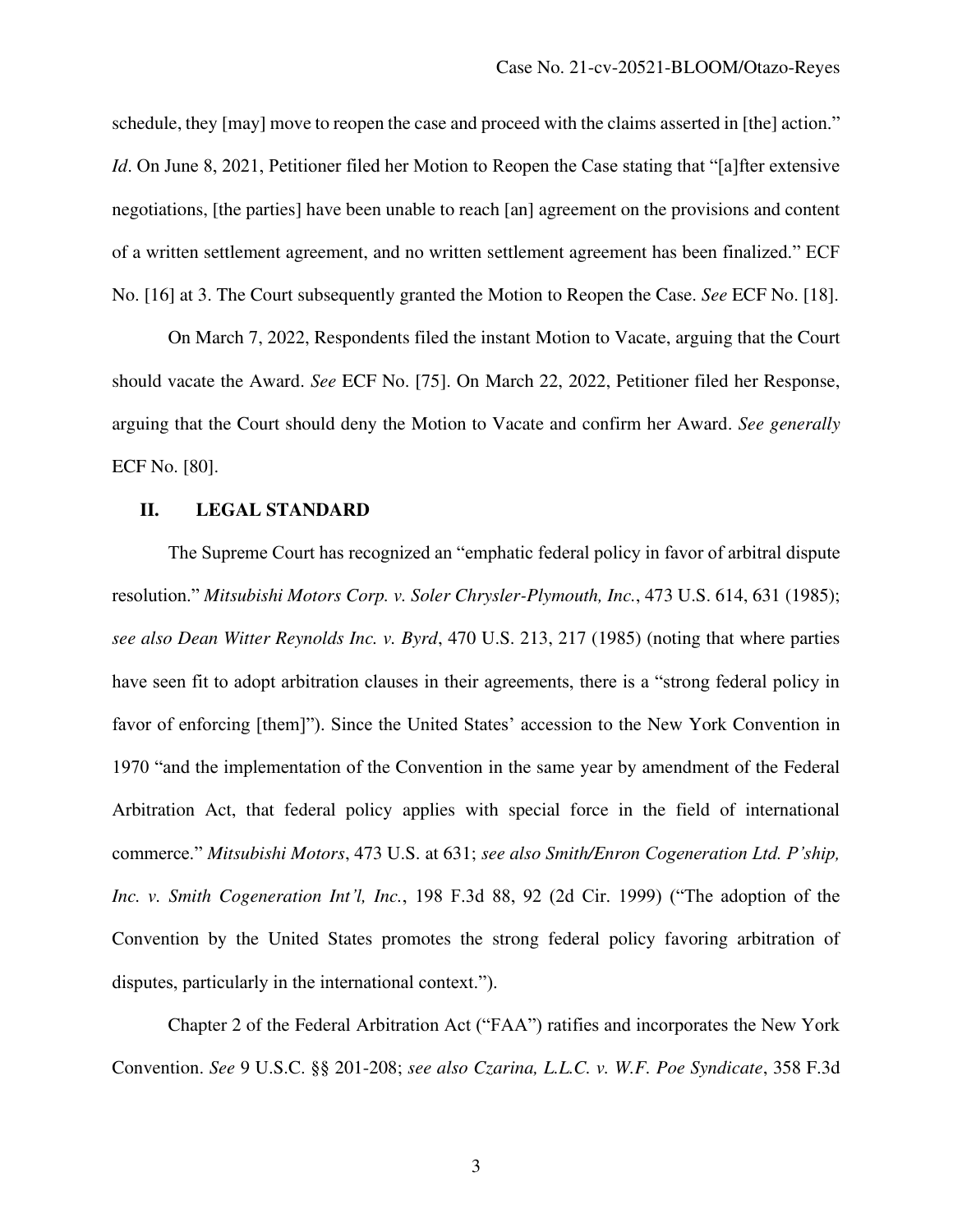1286, 1290 (11th Cir. 2004). "When reviewing an arbitration award, 'confirmation under the

Convention is a summary proceeding in nature, which is not intended to involve complex factual

determinations, other than a determination of the limited statutory conditions for confirmations or

grounds for refusal to confirm.'" *Chelsea Football Club Ltd. v. Mutu*, 849 F. Supp. 2d 1341, 1344

(S.D. Fla. 2012) (quoting *Zeiler v. Deitsch*, 500 F.3d 157, 169 (2d Cir. 2007)).

Section 10 of the FAA permits courts to vacate arbitration awards under the following

grounds:

(1) where the award was procured by corruption, fraud, or undue means;

(2) where there was evident partiality or corruption in the arbitrators, or either of them;

(3) where the arbitrators were guilty of misconduct in refusing to postpone the hearing, upon sufficient cause shown, or in refusing to hear evidence pertinent and material to the controversy; or of any other misbehavior by which the rights of any party have been prejudiced; or

(4) where the arbitrators exceeded their powers, or so imperfectly executed them that a mutual, final, and definite award upon the subject matter submitted was not made.

9 U.S.C. § 10(a).

Finally, "the party seeking to avoid summary confirmance of an arbitral award has the heavy

burden of proving that one of the . . . defenses applies." *Sural (Barbados) Ltd. v. Gov't of the* 

*Republic of Trinidad*, No. 1:15-CV-22825-KMM, 2016 WL 4264061, at \*3 (S.D. Fla. Aug. 12,

2016) (quoting *VRG Linhas Aereas S.A. v. MatlinPatterson Glob. Opportunities Partners II L.P.*,

717 F.3d 322, 325 (2d Cir. 2013)).

## **III. ANALYSIS**

## **a. Misconduct in Refusing to Postpone Hearing**

Respondents first argue that by refusing to postpone the hearing indefinitely such that the hearing could be held in person rather than over videoconference, the arbitrators were guilty of misconduct prejudicial to Respondents. *See* ECF No. [75] at 21-23; FAA § 10(a)(3). Respondents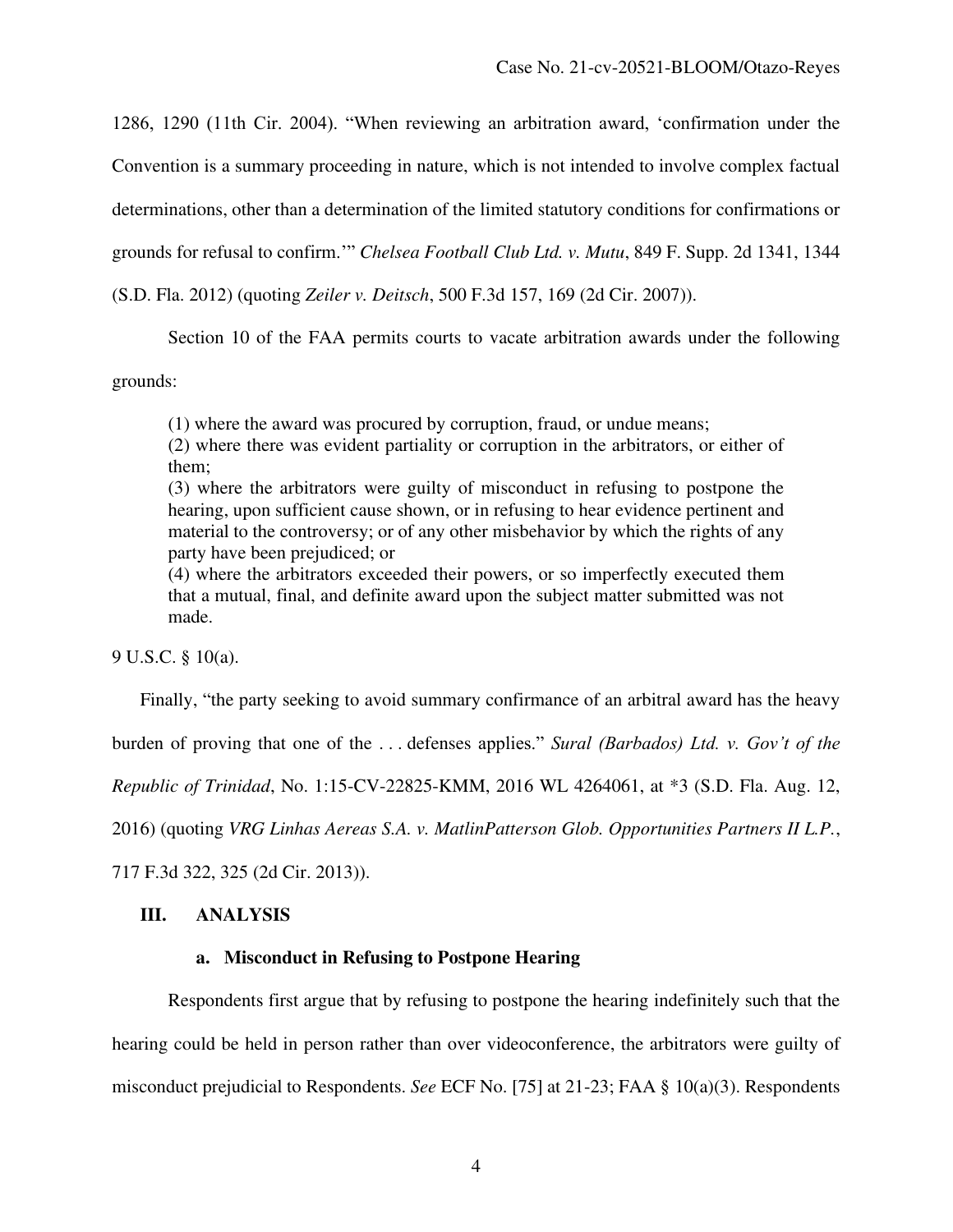submit that the FINRA Code of Arbitration Procedure ("Code") includes several provisions related to moving a hearing location, s*ee* FINRA Rules 12213, 12600, 12800, but no provision allows arbitrators to dispense with an in-person location entirely. *See* ECF No. [75] at 22. The Code further provides that certain limited proceedings may be conducted in a manner other than through an in-person hearing, *see* FINRA Rules 12500, 12501, 12206(b)(4), 12504(a)(5), 12800, 12805, but the Code does not expressly provide that final hearings may proceed by videoconference. *See*  ECF No. [75] at 22.

Respondents cite *Naing Int'l Enters., Ltd. v. Ellsworth Assocs., Inc.*, 961 F. Supp. 1, 3 (D.D.C. 1997), where the court determined that "if the failure of an arbitrator to grant a postponement or adjournment results in the foreclosure of the presentation of 'pertinent and material evidence,' it is an abuse of discretion. *See* ECF No. [75] at 21, 23. Respondents also cite *CM S. E. Texas Houston, LLC v. CareMinders Home Care, Inc.*, 662 F. App'x 701, 704 (11th Cir. 2016), where the Eleventh Circuit held that "[p]rejudice might occur when, for example, the arbitrator's choice not to postpone a hearing entirely prevents a party from presenting a key witness' material, noncumulative testimony." *See id.* at 23. In this case, Respondents argue that the panel's refusal to postpone the hearing deprived Respondents of key documents and witnesses. Respondents submit that non-parties Alexis Schottenstein and Wells Fargo Bank successfully opposed Respondents' efforts to obtain key documents and testimony during the arbitration proceedings by arguing that arbitrators may not compel third parties to produce documents without also compelling the third parties to appear in person at the hearing. *See id.* at 22-23 (citing *Managed Care Advisory Group, LLC v. CIGNA Healthcare, Inc.*, 939 F.3d 1145, 1159-60 (11th Cir. 2019) (an "arbitrator's subpoena power [is restricted] to situations in which the non-party has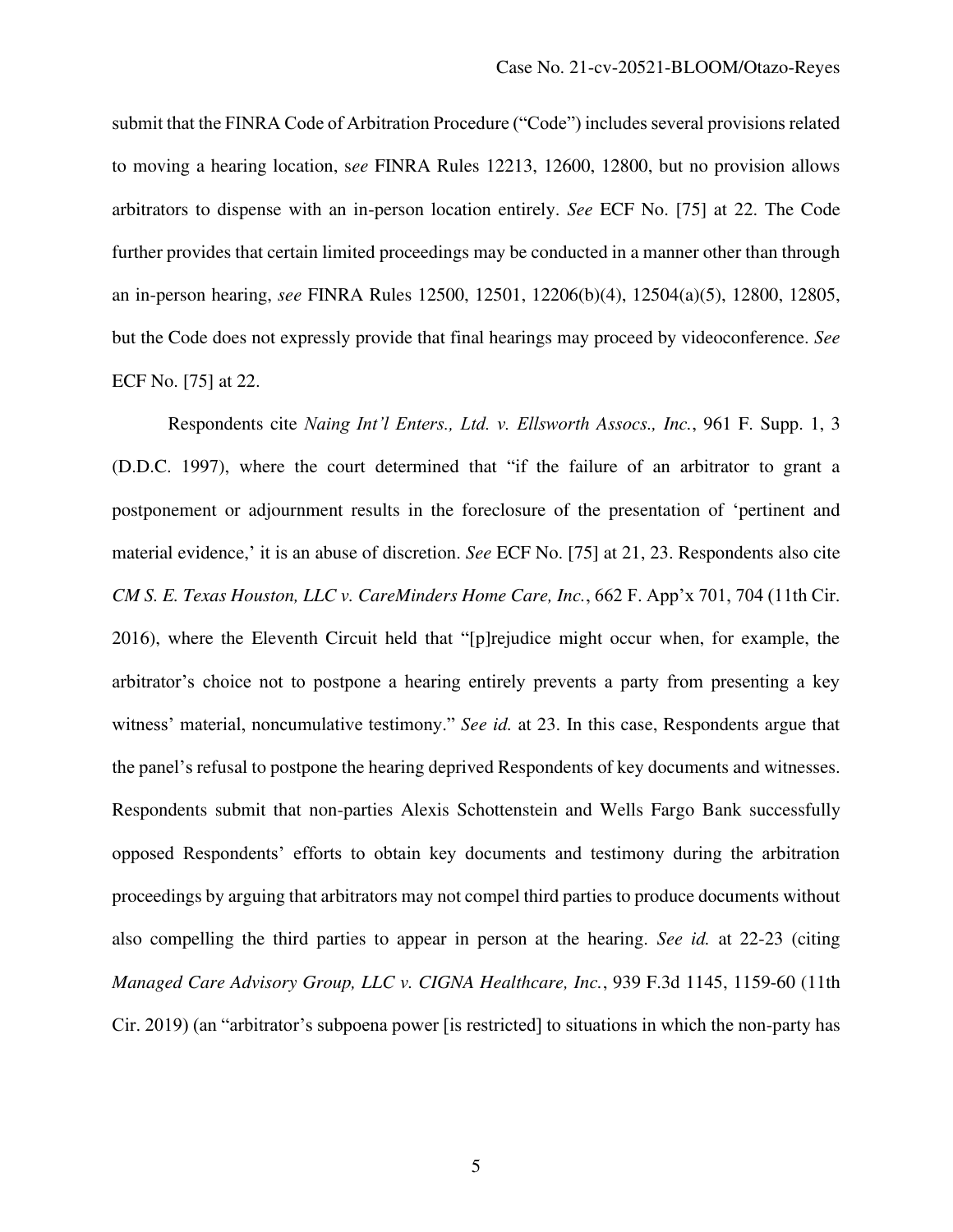been called to appear in the physical presence of the arbitrator and to hand over the documents at that time")).

Petitioner responds that a court may vacate an arbitration award under Section  $10(a)(3)$ only where the movant proves that "no reasonable ground existed" for refusing to postpone the proceedings. ECF No. [80] at 10 (quoting *Liberty Secs. Corp. v. Fetcho*, 114 F.Supp.2d 1319, 1322 (S.D. Fla. 2000); citing *Schmidt v. Finberg*, 942 F.2d 1571, 1573 (11th Cir. 1991)). In this case, Petitioner notes that she demanded arbitration on July 24, 2019, *see* ECF No. [1] ¶ 4, and the panel scheduled the parties' final evidentiary hearing to begin on October 19, 2020, almost eighteen (18) months after she first demanded arbitration, *see* ECF No. [80] at 12. Petitioner argues that when refusing Respondents' request for an indefinite postponement, the panel likely considered Petitioner's advanced age and the panel's obligation to expeditiously resolve the dispute. *See id.*

In addition, Petitioner argues that the panel's refusal to postpone the proceeding was not the reason Respondents were unable to present pertinent evidence from Alexis Schottenstein and Wells Fargo Bank. *See id.* at 11. According to Petitioner, on October 19, 2020, Respondents filed a petition to enforce non-party arbitration subpoenas directed at Alexis Schottenstein and Wells Fargo Bank. *See Avi Schottenstein et al. v. Wells Fargo Bank, N.A*., No. 20-mc-81924, ECF No. [1]. In that petition, Respondents made the following allegations as to subject matter jurisdiction:

7. This is a proceeding to enforce arbitration subpoenas (summonses) arising under Section 7 of the Federal Arbitration Act ("FAA"), 9 U.S.C. § 7.

8. This Court has subject matter jurisdiction over this action pursuant to 28 U.S.C. § 1332 because the parties to the underlying arbitration are citizens of different states and the amount in controversy exceeds the sum or value of \$75,000, exclusive of interest and costs.

*Id.* at 2 (emphasis omitted). However, for diversity subject matter jurisdiction, the relevant focus is the citizenship of the parties to the subpoena enforcement proceeding – Alexis Schottenstein and Wells Fargo Bank – not the parties to the underlying arbitration – Beverly Schottenstein, Evan

6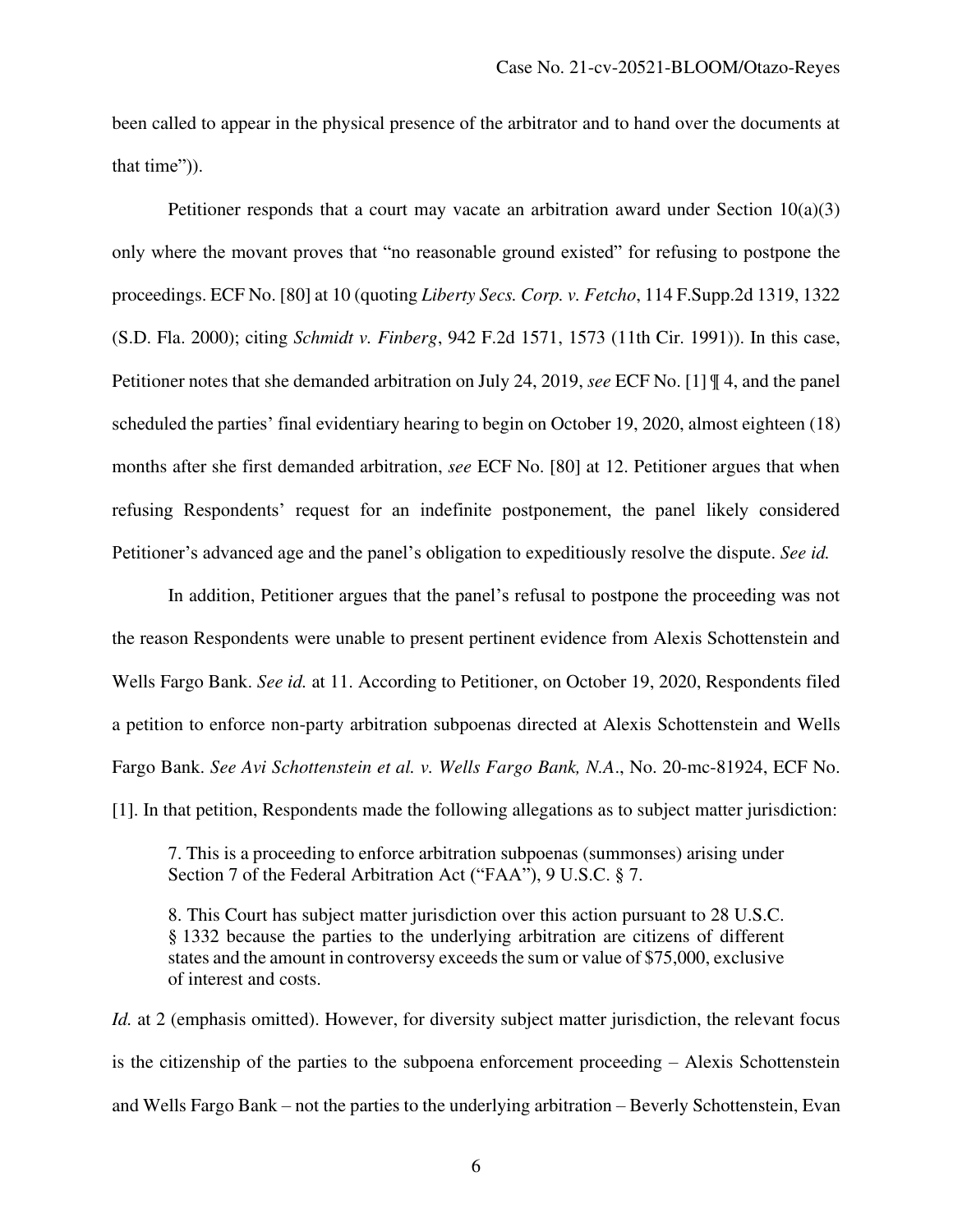Schottenstein, and Avi Schottenstein. Because Respondents failed to establish diversity of citizenship, the court denied their petition. *See Avi Schottenstein et al. v. Wells Fargo Bank, N.A*., No. 20-mc-81924, ECF No. [26].<sup>2</sup> The court subsequently dismissed the action on February 19, 2021, after Respondents filed a notice of voluntary dismissal. *See Avi Schottenstein et al. v. Wells Fargo Bank, N.A*., No. 20-mc-81924, ECF No. [34]. As such, Petitioner argues that Respondents' failure to plead and prove federal subject matter jurisdiction in their petition resulted in the panel not considering certain documents and witnesses, and not the panel's refusal to postpone the hearing indefinitely.

The Court agrees with Petitioner. As Petitioner rightly argues, a court may vacate an arbitration award under section  $10(a)(3)$  only where the movant proves that "no reasonable ground existed" for refusing to postpone. *See Liberty*, 114 F.Supp.2d at 1322 (citing *Schmidt*, 942 F.2d at 1574). Petitioner points out that the Eleventh Circuit in *Schmidt*, 942 F.2d at 1573-74, declined to vacate an arbitration award under Section 10(a)(3) where the panel's possible, unstated consideration of any number of factors, including the desire for an expeditious resolution of the dispute, justified the panel's refusal to postpone a hearing. Similarly, in this case, Respondents fail to meet their burden of establishing that there were no reasonable grounds to refuse an indefinite postponement of the arbitration proceeding. Rather, the record establishes that Petitioner demanded arbitration on July 24, 2019, ECF No. [1] ¶ 4, and the panel scheduled the parties' final evidentiary hearing to begin on October 19, 2020, almost eighteen (18) months after Petitioner first demanded arbitration. Given the lengthy period of time that had already lapsed, the panel likely considered their responsibility to expeditiously resolve the dispute when denying Respondents' request for an indefinite postponement of the proceeding.

<sup>&</sup>lt;sup>2</sup> The FAA does not create independent federal question subject matter jurisdiction under 28 U.S.C. § 1331. *See Moses H. Cone Mem'l Hosp. v. Mercury Constr. Corp*., 460 U.S. 1, 25 n.32 (1983).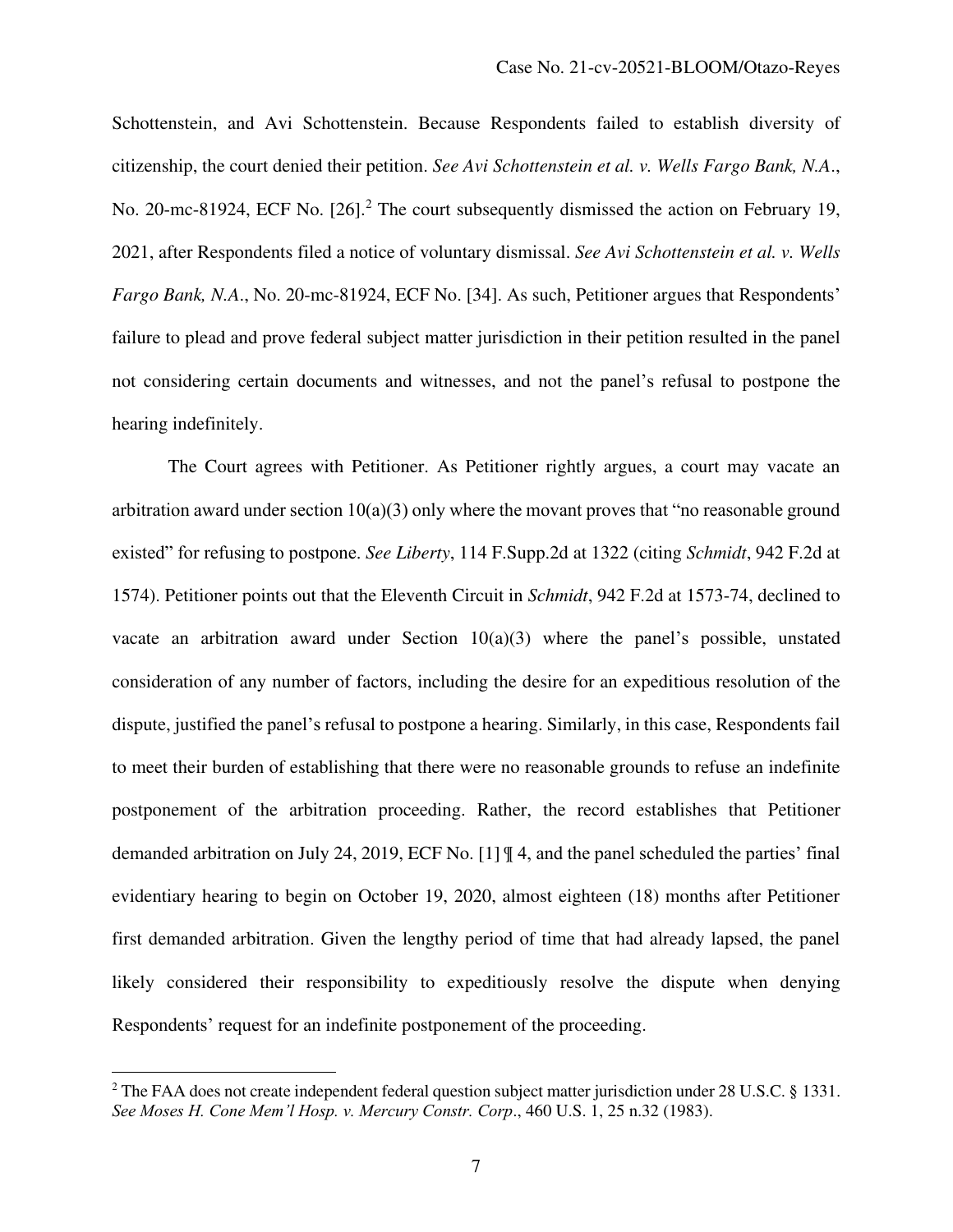In addition, upon review and consideration, it is evident that Respondents' failure to establish subject matter jurisdiction for the subpoenas directed at Alexis Schottenstein and Wells Fargo Bank was part of the reason Respondents were unable to present additional evidence and testimony. As such, Respondents fail to persuade the Court that the panel's refusal to grant an indefinite postponement resulted in the improper foreclosure of material evidence justifying vacatur of the Award.

#### **b. Undue Means**

Next, Respondents argue that Petitioner procured the Award by undue means because Petitioner withheld documents and solicited privileged information. *See* ECF No. [75] at 24-26. Respondents aver that the withholding of Petitioner's "black book" prejudiced Respondents because Petitioner used the black book to testify that Respondents were responsible for the unauthorized use of her Chase Bank accounts. *See id.* at 24-25. Respondents argue that if Respondents had access to the black book, they would have been able to obtain a subpoena directed at Chase Bank, investigate the usage of Petitioner's accounts, and demonstrate that Respondents did not use Petitioner's accounts. *See id.* Also, Respondents argue that Petitioner failed to produce in discovery Cathy Pattap's eight-page single-spaced statement, which outlined Evan Schottenstein's alleged misconduct and over 500 pages of documents reflecting communications between Alexis Schottenstein and Petitioner's counsel. *See id.* at 25 (citing *PaineWebber Group, Inc. v. Zinsmeyer Trusts Partnership*, 187 F.3d 988, 993 (8th Cir. 1999)). Lastly, Respondents argue that Petitioner's reliance on privileged communications supplied by Cathy Pattap for five (5) weeks is both unethical and precisely the type of "underhanded or conniving ways of procuring an award" that violates the FAA. *See id.* at 25-26 (citing *Hoolahan v. IBC Advanced Alloys Corp.*,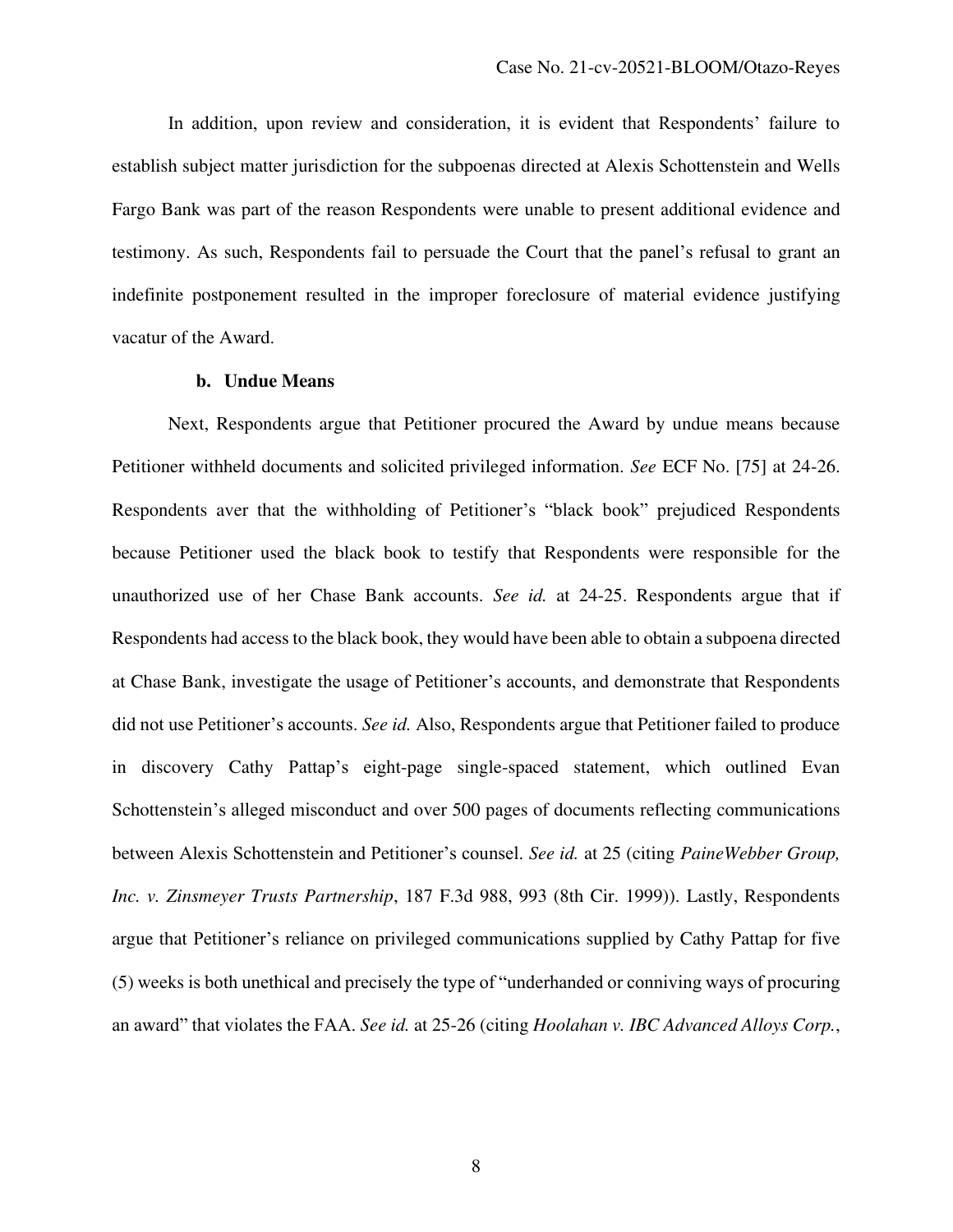947 F.3d 101, 112-13 (1st Cir. 2020); *A.G. Edwards & Sons, Inc. v. McCollough*, 967 F.2d 1401, 1403 (9th Cir. 1992)).

Petitioner responds that the Eleventh Circuit has held that in order to vacate an arbitration award for undue means, the movant must (1) prove fraud or undue means by clear and convincing evidence; (2) show that the movant could not have discovered the fraud or undue means by the exercise of due diligence; and (3) prove that the fraud or undue means is materially related to an issue in arbitration. *See* ECF No. [80] at 6 (citing *Bonar v. Dean Witter Reynolds, Inc*., 835 F.2d 1378, 1383 (11th Cir. 1988)). Further, Petitioner submits that in this context, undue means are "measures equal in gravity to bribery, corruption or physical threat to an arbitrator." *Id.* (quoting *Liberty Secs. Corp. v. Fetcho*, 114 F.Supp.2d 1319, 1321-22 (S.D. Fla. 2000)). Petitioner argues that the black book, the eight-page statement, and 500 pages of documents were eventually produced, and the delayed production did not constitute undue means. *See id.* Petitioner also points out that the panel questioned Cathy Pattap extensively regarding her involvement. *See id.* at 7. Petitioner further contends that Respondents offer no legal basis for vacating the Award based on the delayed production of the documents or Cathy Pattap's involvement in the case. *See id.* at 7.

The Court agrees with Petitioner. As Petitioner correctly argues, the Eleventh Circuit has held as follows:

In reviewing cases under  $\S$  10(a), courts have relied upon a three part test to determine whether an arbitration award should be vacated for fraud. First, the movant must establish the fraud by clear and convincing evidence. Second, the fraud must not have been discoverable upon the exercise of due diligence prior to or during the arbitration. Third, the person seeking to vacate the award must demonstrate that the fraud materially related to an issue in the arbitration.

*Bonar*, 835 F.2d at 1383. Although the Eleventh Circuit's holding in *Bonar* is stated in terms of "fraud," courts have applied the standard to both claims of fraud and undue means. *See e.g.*, *Liberty*, 114 F. Supp. 2d at 1322; *V5 Invs., LLC v. GoWaiter Bus. Holdings, LLC*, 210 F. Supp. 3d

9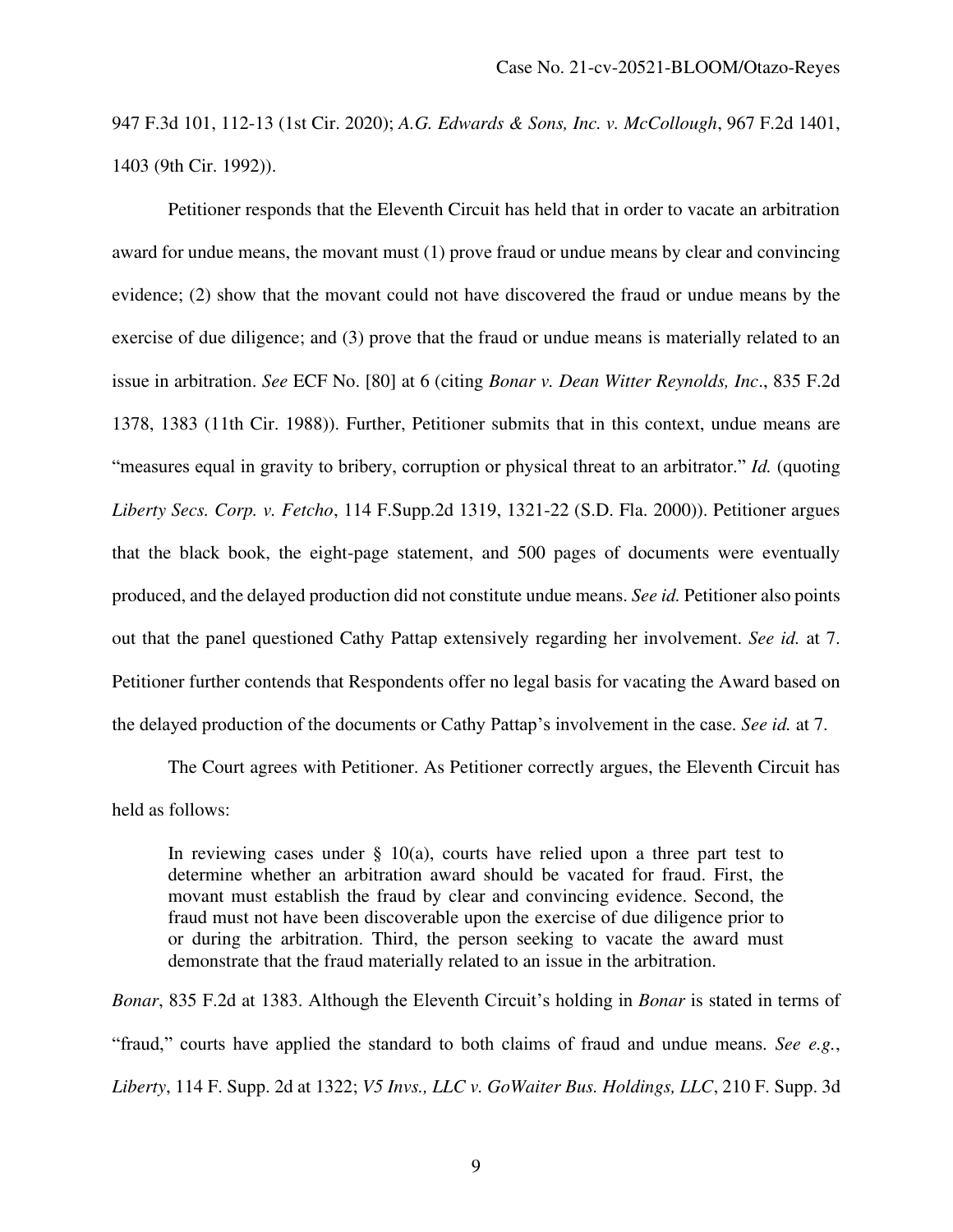at 1332. As such, the Court applies the *Bonar* standard to Respondents' claim of undue means. Further, this Court has previously held – and the Eleventh Circuit has affirmed – that undue means in this context are "measures equal in gravity to bribery, corruption, or physical threat to an arbitrator." *Floridians for Solar Choice, Inc. v. PCI Consultants, Inc.*, 314 F. Supp. 3d 1346, 1355 (S.D. Fla. 2018) (Bloom, J.), *aff'd sub nom. Floridians for Solar Choice, Inc. v. Paparella*, 802 F. App'x 519 (11th Cir. 2020).

Applying *Bonar*, the Court determines that Respondents have not established undue means by a clear and convincing standard. The documents in question were presented before Petitioner testified. *See* ECF No. [80-1] at 30-32. Respondents had an opportunity to question Petitioner regarding the black book. *See id.* at 35-38. The panel had the opportunity to question Cathy Pattap regarding her involvement. *See* ECF No. [80] at 7; *see also* ECF No. [80-2] at 2. In addition, Respondents notably fail to set forth any binding legal authority from the Eleventh Circuit establishing that such factors constitute undue means. This Court does not consider such matters to be measures equal in gravity to bribery, corruption, or physical threat to an arbitrator. Given binding Eleventh Circuit precedent, the Court need not consider Respondents' cases from sister circuits.<sup>3</sup>

<sup>3</sup> Nonetheless, the Court notes that in *PaineWebber Group, Inc. v. Zinsmeyer Trusts Partnership*, 187 F.3d 988, 993 (8th Cir. 1999), the Eighth Circuit determined that the district court erred in determining that the movant met its burden of establishing undue means in part because the district court did not determine whether the withholding of documents constituted intentional misconduct. In contrast, in this case, the Court considers and rejects Respondents' claim that there was intentional misconduct on the part of Petitioner and finds that the withholding of the documents does not amount to intentional misconduct equal in gravity to bribery, corruption, or physical threat to an arbitrator. Second, the First Circuit's definition of undue means as "underhanded or conniving ways of procuring an award," *Hoolahan v. IBC Advanced Alloys Corp.*, 947 F.3d 101, 112-13 (1st Cir. 2020), and the Ninth Circuit's definition of undue means as "behavior that is immoral if not illegal," *A.G. Edwards & Sons, Inc. v. McCollough*, 967 F.2d 1401, 1403 (9th Cir. 1992), is inapposite given precedent from within the Eleventh Circuit and this Court establishing undue means as intentional misconduct equal in gravity to bribery, corruption, or physical threat to an arbitrator. *See, e.g.*, *Floridians for Solar Choice, Inc. v. PCI Consultants, Inc*., 314 F. Supp. 3d 1346, 1355 (S.D. Fla. 2018), *aff'd sub nom. Floridians for Solar Choice, Inc. v. Paparella*, 802 F. App'x 519 (11th Cir. 2020), *Liberty*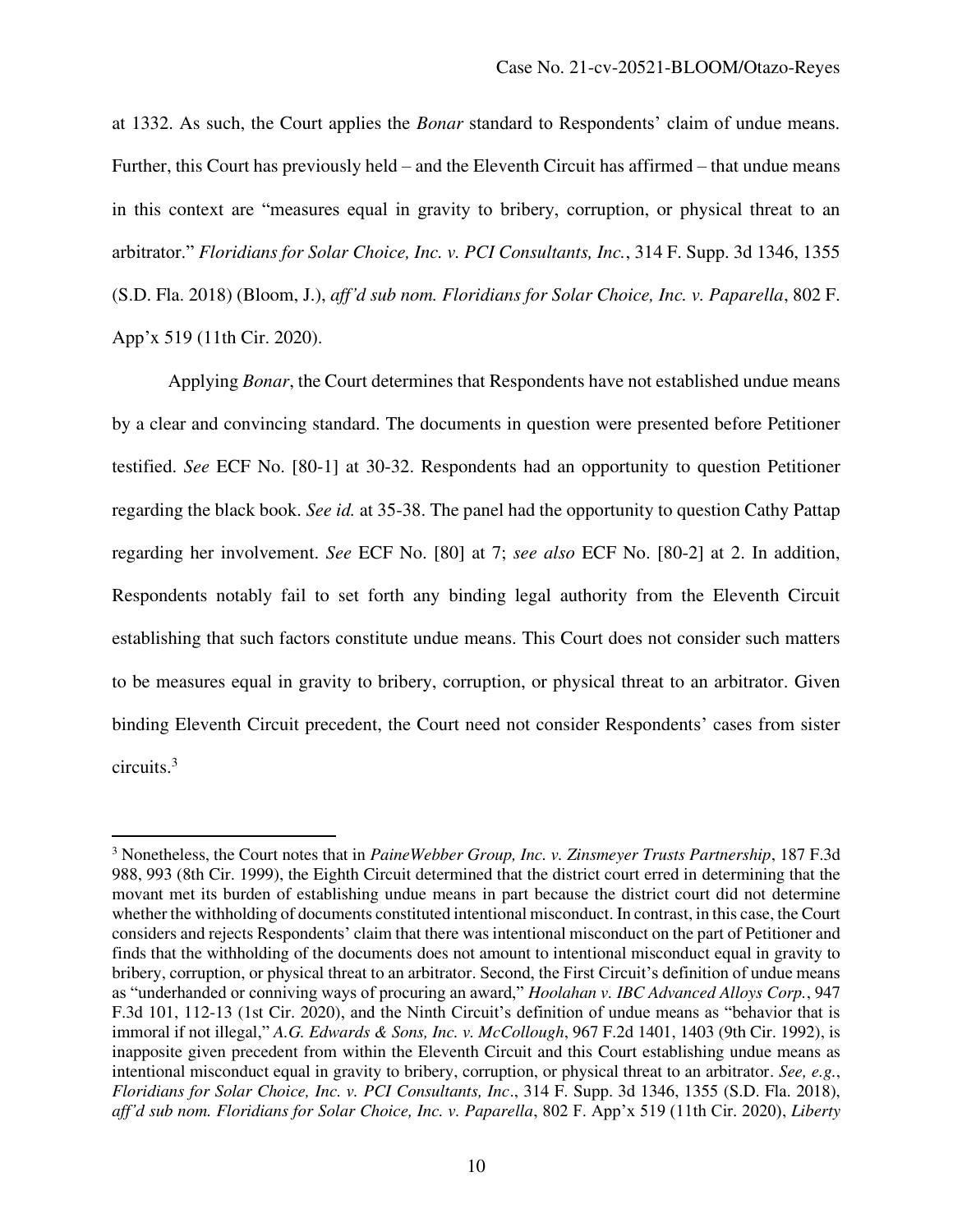### **c. Evident Partiality**

Respondents argue that the arbitrators failed to make required disclosures and otherwise exhibited evident partiality. *See* ECF No. [75] at 26-32. In support, Respondents first submit that Arbitrator Solomon failed to disclose a personal lawsuit against State Farm, Evan Schottenstein's subsequent employer. *See id.* at 26-27. Second, Respondents argue that Arbitrator Scutti was misclassified as a public arbitrator. *See id.* at 28. Respondents claim that Arbitrator Scutti's background working for the SEC for four (4) years and working in securities law for twenty-two (22) years required him to be classified as a non-public arbitrator. *See id.* Further, when JP Morgan challenged Arbitrator Scutti's classification, Arbitrator Scutti asked the FINRA staff whether JP Morgan was the party challenging his partiality, and the FINRA staff confirmed that JP Morgan was challenging his classification. *See id.* at 29. Respondents submit that the exchange made it impossible for Arbitrator Scutti to be impartial. *See id.* In addition, Respondents stress that Arbitrator Scutti employed Petitioner's handwriting expert in a previous case. *See id.* at 30.

Petitioner responds that to vacate an arbitration award for "evident partiality," a movant must prove that (1) an actual conflict of interest between an arbitrator and a party exists; or (2) an arbitrator actually knows of, but fails to disclose, information that would lead a reasonable person to believe that a potential conflict exists. *See* ECF No. [80] at 8 (citing *World Bus. Paradise, Inc. v. SunTrust Bank*, 403 F. App'x 468, 470 (11th Cir. 2010)). Further, if an actual conflict does not exist, a movant must show that the partiality is "direct, definite, and capable of demonstration rather than remote, uncertain and speculative." *Id.* (quoting *Univ. Commons-Urbana, Ltd. v. Univ. Constructors, Inc*., 304 F.3d 1331, 1339 (11th Cir. 2002)). With regard to Arbitrator Solomon,

*Secs. Corp. v. Fetcho*, 114 F.Supp.2d 1319, 1321-22 (S.D. Fla. 2000); *V5 Invs., LLC v. GoWaiter Bus. Holdings, LLC*, 210 F. Supp. 3d 1329, 1332 (M.D. Fla. 2016).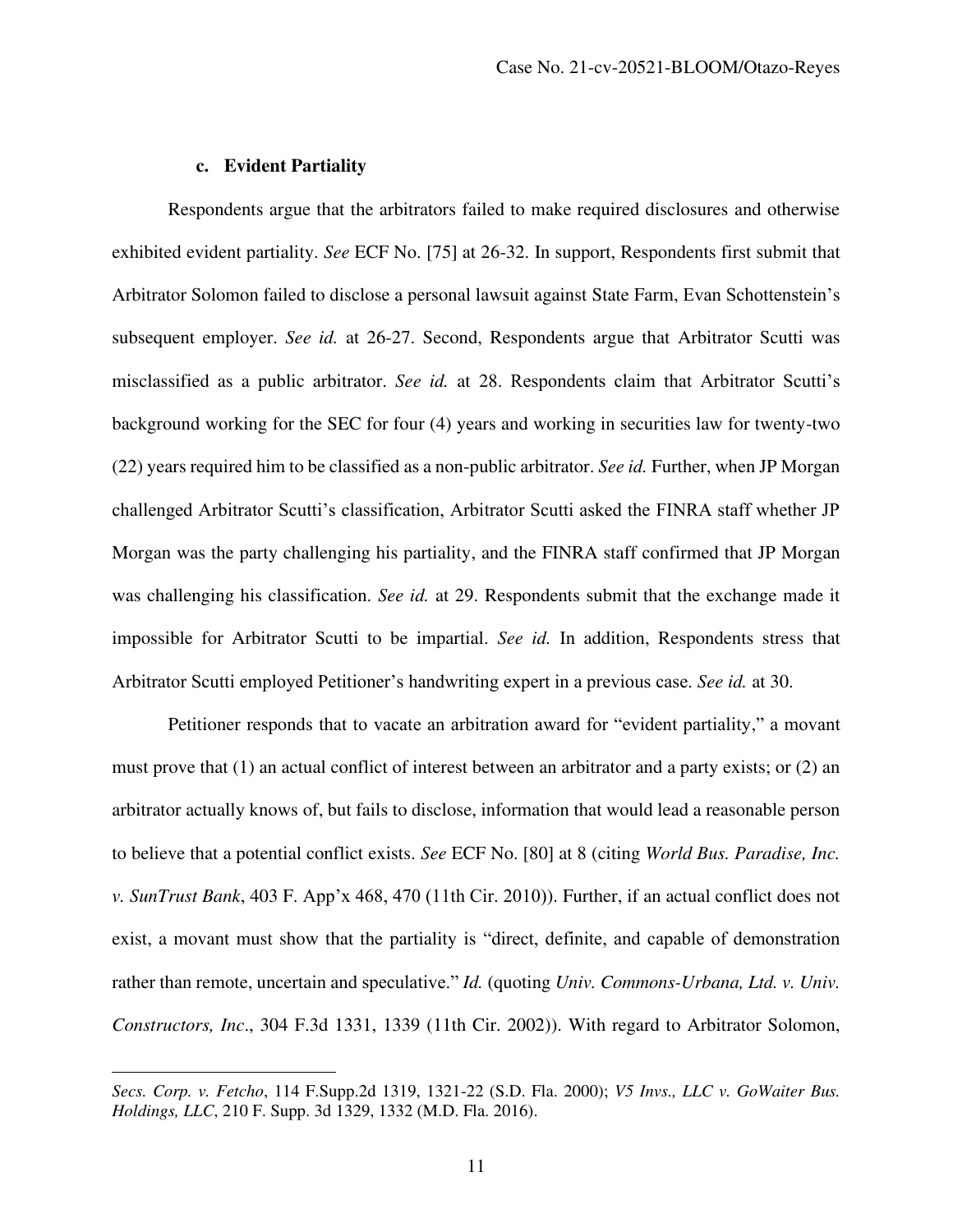Petitioner avers that Respondents' argument is essentially that Arbitrator Solomon may have illwill toward an insurance company that denied her homeowner's policy claim and that she may take out that ill-will on Evan Schottenstein. *See id.* Petitioner argues that such speculation is not direct, definite partiality that is capable of demonstration. *See id.* With regard to Arbitrator Scutti, Petitioner argues that Respondents fail to explain how Arbitrator Scutti's classification creates a conflict between Arbitrator Scutti and Respondents or how the classification creates any reasonable impression of partiality. *See id.* at 9. Petitioner also contends that Respondents fail to provide any evidence of actual or potential conflict, or direct and definite partiality capable of demonstration, arising from Arbitrator Scutti's exchange with the FINRA staff and his prior retention of the handwriting expert. *See id.* at 9-10.

The Court agrees with Petitioner. As Petitioner rightly notes, the Eleventh Circuit held in *World Bus. Paradise*, 403 F. App'x at 470, "[a]n arbitration award may be vacated due to the 'evident partiality' of an arbitrator only when either (1) an actual conflict exists, or (2) the arbitrator knows of, but fails to disclose, information which would lead a reasonable person to believe that a potential conflict exists." Petitioner is also correct that if an actual conflict does not exist, a movant must show the partiality is "direct, definite, and capable of demonstration rather than remote, uncertain and speculative." *Univ. Commons-Urbana, Ltd. v. Univ. Constructors, Inc*., 304 F.3d 1331, 1339 (11th Cir. 2002).

Here, Respondents do not claim an actual conflict between the arbitrators and the parties themselves. Respondents' arguments are instead based on potential conflicts. However, Arbitrator Solomon's personal lawsuit against Evan Schottenstein's subsequent employer State Farm is not partiality that is direct, definite, and capable of demonstration but rather remote, uncertain, and speculative. In addition, Respondents fail to establish how Arbitrator Scutti's classification as a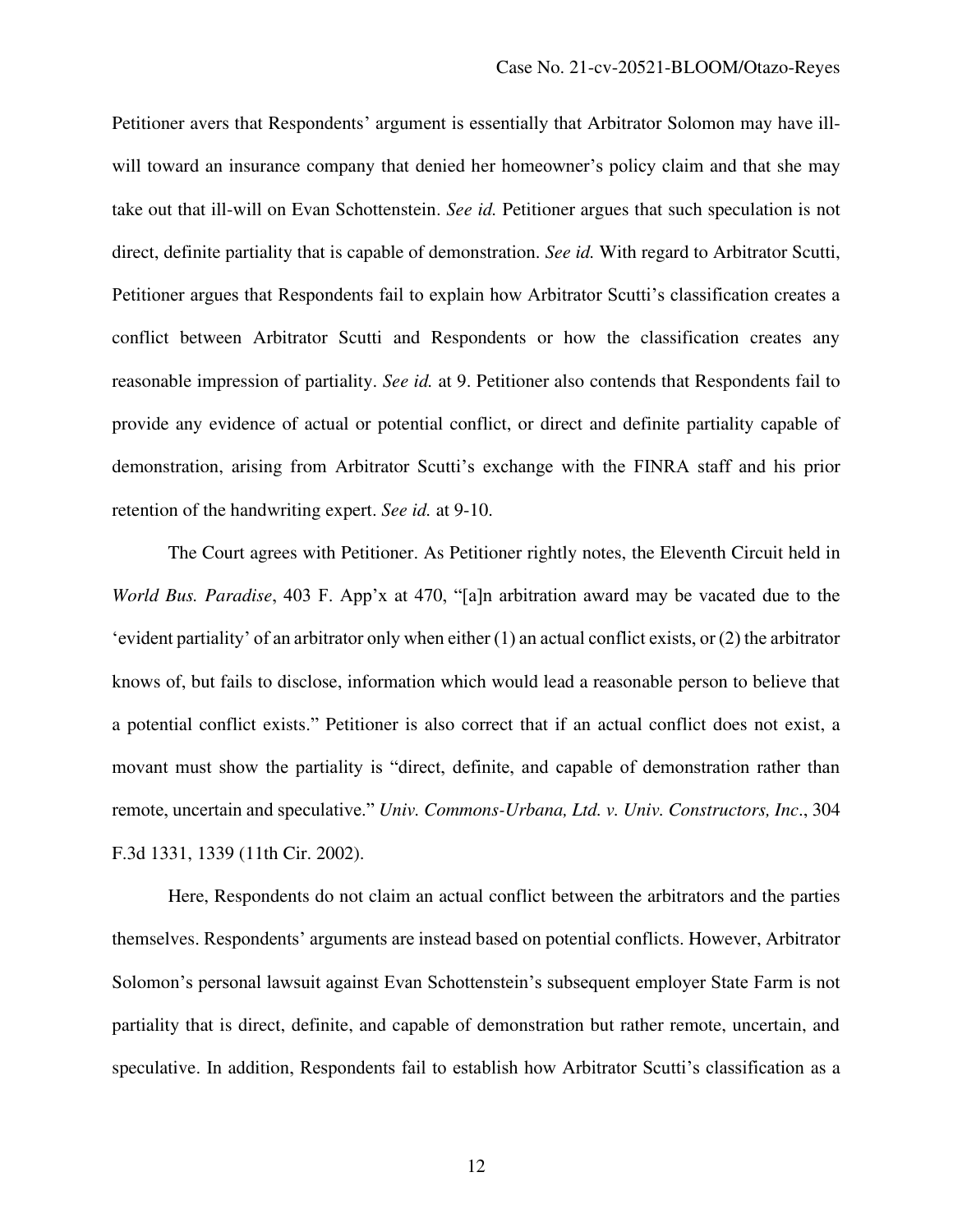public arbitrator, his exchange with the FINRA staff, and his prior retention of Petitioner's handwriting expert amount to partiality that is direct, definite, and capable of demonstration. Each allegation appears to set forth remote, uncertain, and speculative partiality.

The Eleventh Circuit cases that Respondents cite in support of their argument are instructive on this matter. First, in *Gianelli Money Purchase Plan & Tr. v. ADM Inv'r Servs., Inc.*, 146 F.3d 1309, 1310 (11th Cir. 1998), the arbitrator's law firm had previously represented one of the parties. Nonetheless, the Eleventh Circuit held that the conflict did not amount to evident partiality. *See id.* at 1313. Similarly, in *Lifecare Int'l, Inc. v. CD Med., Inc.*, 68 F.3d 429, 433 (11th Cir. 1995), the Eleventh Circuit held that in an arbitrator's undisclosed dispute with an attorney at the law firm representing one of the parties did not create any "reasonable impression of partiality," and was not a sufficient basis for vacating the arbitration award. Such examples of conflicts that were insufficient to vacate an arbitration award make evident that Arbitrators Solomon and Scutti's potential conflicts fail to establish evident partiality.

Respondents cite to *Univ. Commons-Urbana, Ltd. v. Universal Constructors Inc.*, 304 F.3d 1331, 1338 (11th Cir. 2002) for support. There, the Eleventh Circuit held that the arbitrator's concurrent legal interactions with lawyers who represented one of the parties in the arbitration and the arbitrator's meeting with the president of one of the parties in the arbitration raised an issue of evident partiality. In *Middlesex Mut. Ins. Co. v. Levine*, 675 F.2d 1197, 1204 (11th Cir. 1982), the Eleventh Circuit affirmed the vacatur of an arbitration award where the arbitrator failed to disclose that his family-owned insurance company was in adversarial litigation with one of the parties to the arbitration. Unlike the arbitrators in *Univ. Commons-Urbana* and *Middlesex*, who had a direct conflict with one of the parties, Arbitrators Solomon and Scutti do not have a direct conflict with Petitioner or Respondents. As such, all of Respondents' Eleventh Circuit cases undermine their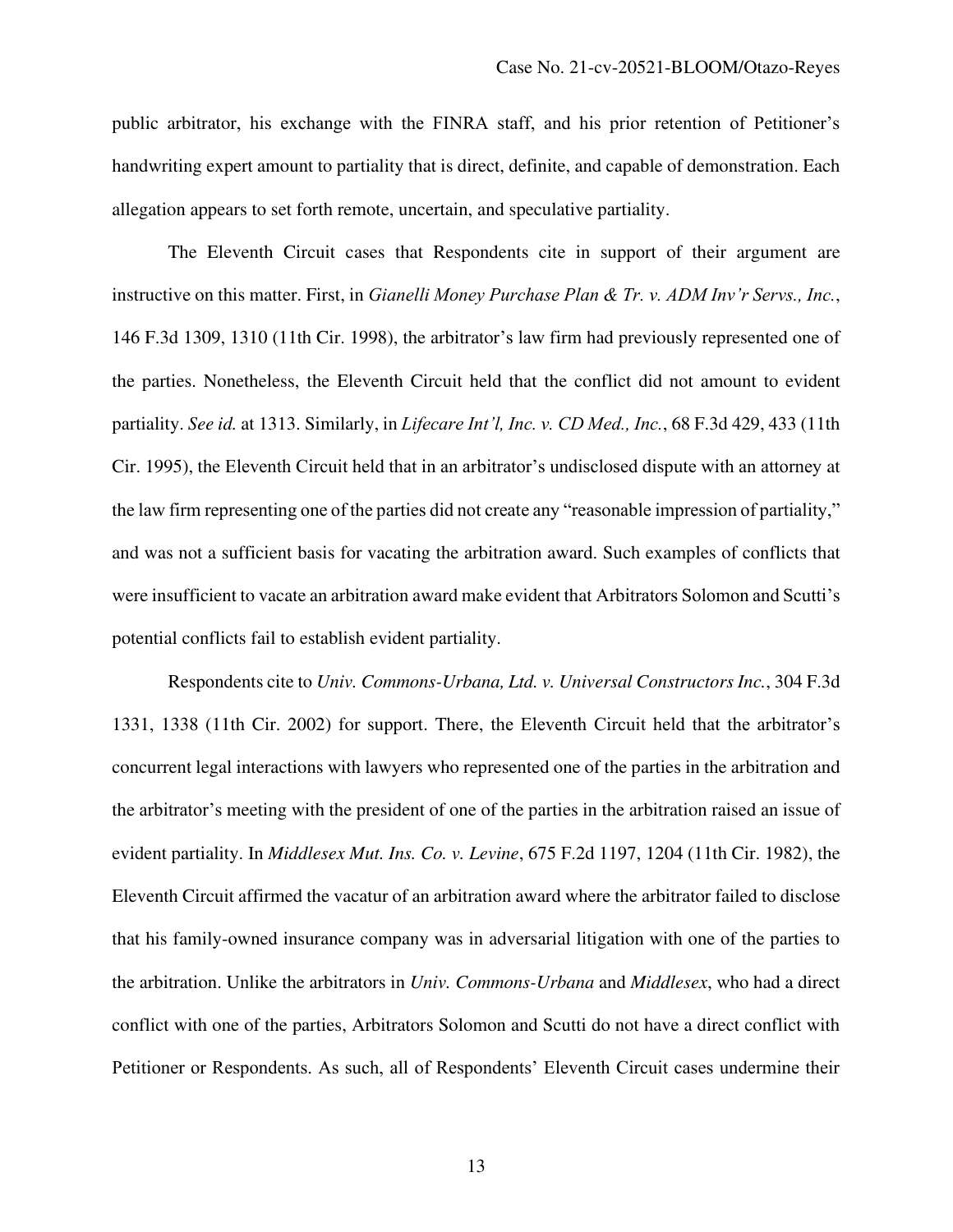argument that Arbitrators Solomon and Scutti's potential conflicts warrant vacatur of the Award. Given binding Eleventh Circuit precedent, the Court need not continue.<sup>4</sup>

#### **d. Refusal to Hear Evidence**

Respondents argue that the panel refused to consider a video recording in which Petitioner stated that she would have invested more in Coatue if she could. *See* ECF No. [75] at 32-33. Respondents claim that they were prejudiced by the panel's refusal to consider the evidence because it contradicted Petitioner's argument that she had never heard of Coatue. *See id.* Further, Respondents argue that the panel should have considered a video recording where Petitioner stated that she should have "double" what she had. *See id.* 

Petitioner responds that the panel addressed the possibility of admitting the video recordings but ultimately declined to admit them because Respondents had secured them without Petitioner's consent. *See* ECF No. [80] at 12-13. The panel excluded the video recordings after hearing Petitioner's argument that, pursuant to Fla. Stat. § 934.03, the video recordings were unlawful interceptions of Petitioner's oral communications. As such, Petitioner argues that the panel properly excluded the video recordings based on an evidentiary ruling that was stated on the record, and Respondents were not prejudiced. *See id.* at 13.

The Court agrees with Petitioner. As Petitioner rightly notes, the Eleventh Circuit has stated that arbitrators have wide latitude in conducting arbitration hearings and that they are not constrained by formal rules of procedure or evidence. *See Rosensweig v. Morgan Stanley & Co*., 494 F.3d 1328, 1333 (11th Cir. 2007) (citing *Robbins v. Day,* 954 F.2d 679, 685 (11th Cir. 1992)).

<sup>&</sup>lt;sup>4</sup> As a final note on this matter, Respondents include a footnote stating that Arbitrator Rich failed to disclose that he had a prior lawsuit where he sued a landscaping company and its principal. *See* ECF No. [75] at 27 n.22. Respondents do not further elaborate on why the failure to disclose the lawsuit resulted in any evident partiality. Given Respondents' failure to explain why Arbitrator Rich's prior lawsuit has any relevance to the parties in the instant case, Respondents' argument is unpersuasive.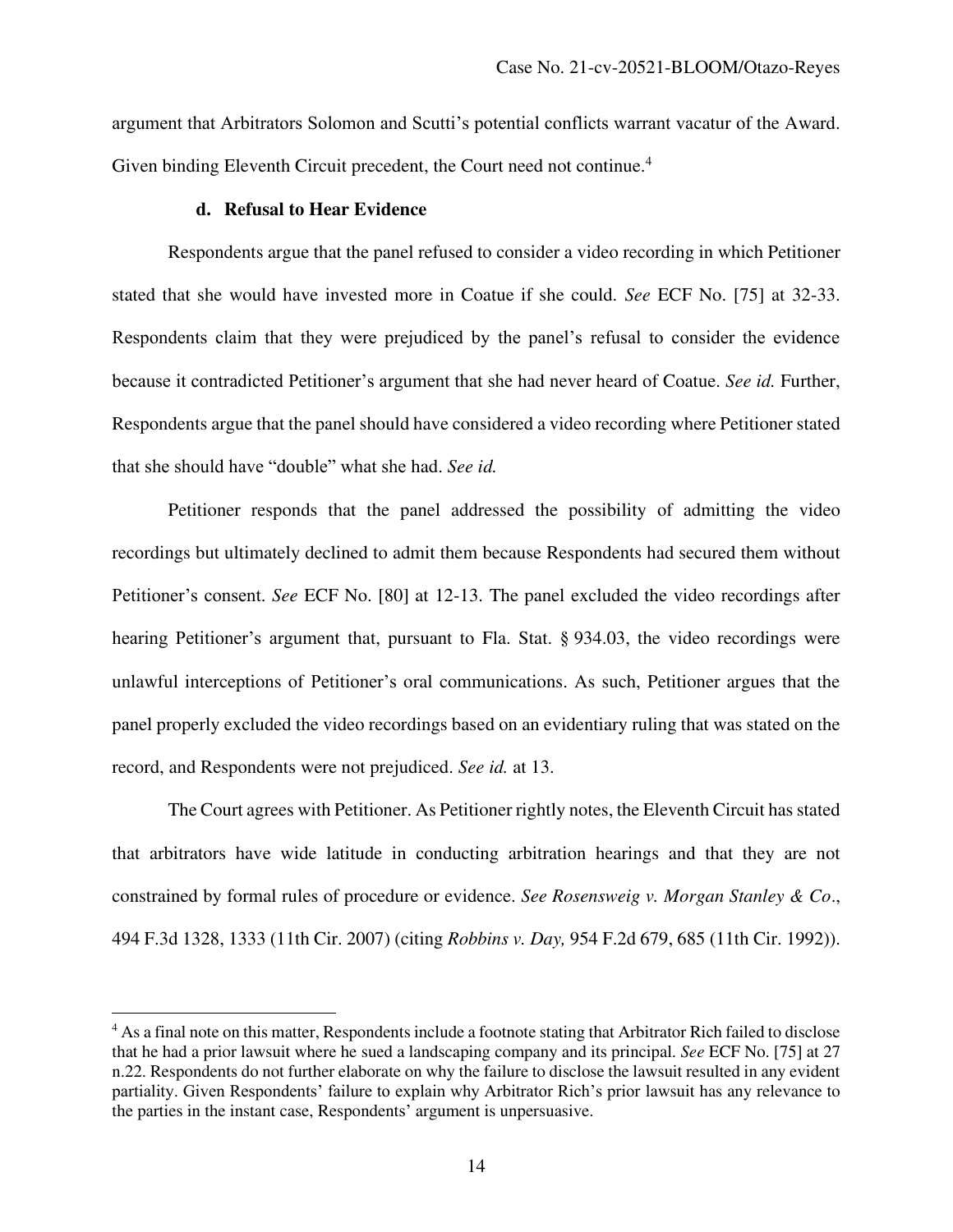Further, a federal court may vacate an arbitration award only where an arbitrator's refusal to hear pertinent and material evidence actually prejudiced the rights of parties to the arbitration proceedings. *Id*. In this case, it is evident that the panel did not haphazardly exclude pertinent evidence. Rather, the panel considered the admissibility of the video recordings before excluding them. *See* ECF No. [80-1] at 7-26.

In addition, the Court is not persuaded by Respondents' reliance on *Johnson v. Directory Assistants Inc.*, 797 F.3d 1294, 1301 (11th Cir. 2015), and *Robbins v. Day*, 954 F.2d 679, 684-685 (11th Cir. 1992). Respondents assert that each case supports vacatur where the arbitrator fails to consider evidence put forth prior to the arbitration hearing. In *Johnson*, 797 F.3d at 1301, the plaintiffs' arguments were unavailing because they failed to explain why certain evidence was relevant and "baldly assert[ed]" that the arbitrator did not consider the evidence. In contrast, in the instant case, Respondents identified the video recordings and the relevance of the video recordings. Nevertheless, Respondents' argument is similarly unavailing because the record in this case establishes that the panel specifically considered the video recordings and excluded them on reasonable grounds. *See* ECF No. [80-1] at 7-26.

Respondents cite *Robbins*, 954 F.2d at 684-685, for the proposition that the "failure to compel testimony constitute[s] refusal to hear evidence." ECF No. [75] at 32-33. However, Respondents do not explain how the panel's refusal to consider the video recordings amounts to the panel's failure to compel testimony. Nonetheless, the Court notes that in *Robbins*, the Eleventh Circuit held that an "arbitrator is not bound to hear all the evidence tendered by the parties; he need only give each party the opportunity to present its arguments and evidence." 954 F.2d 679, 685. As stated above, the panel gave Respondents an opportunity to present their arguments for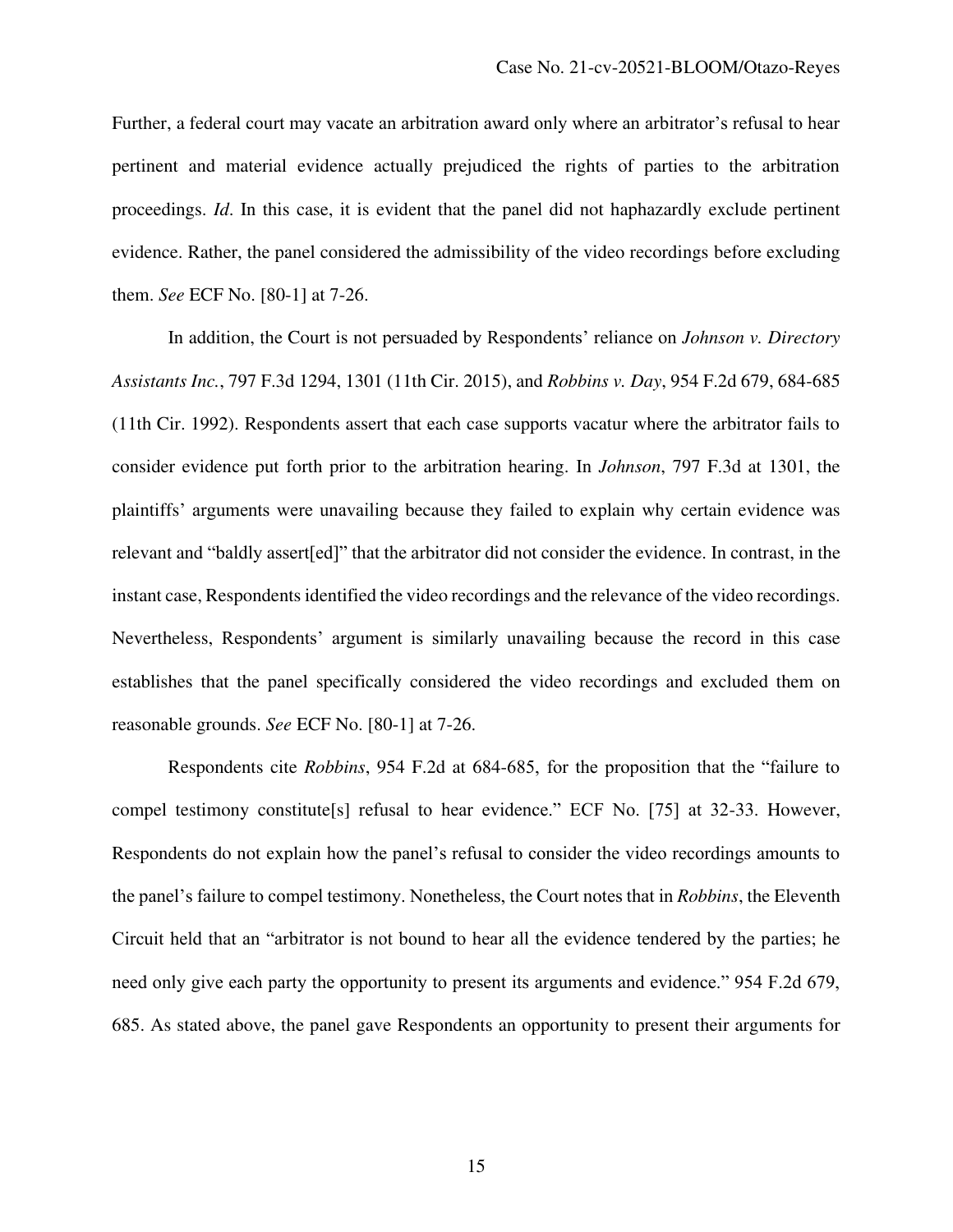why the video recordings should be considered, and upon review, the panel reasonably denied Respondents' request to admit the video recordings. *See* ECF No. [80-1] at 7-26.

In accordance with the Eleventh Circuit's instruction to vacate an arbitration award only where an arbitrator's refusal to hear pertinent and material evidence actually prejudiced the rights of parties to the arbitration proceedings, the Court is not persuaded by Respondents' argument on this matter.

#### **e. Misbehavior Prejudicial to Respondents**

Lastly, Respondents argue the arbitrators are guilty of misbehavior prejudicial to Respondents for their repeated inattention to the proceedings. *See* ECF No. [75] at 33-35. Respondents argue the arbitrators ignored the proceedings to sleep, text, talk on their phones or with others in their homes, and leave the camera frame altogether. *See id.* at 33. Respondents represent that Arbitrator Rich was not present for three (3) hours and was sleeping on fifty-four (54) occasions. Arbitrator Solomon slept for four (4) minutes and was off-camera on twenty-two (22) occasions. Arbitrator Scutti was distracted for twenty-four (24) minutes. Respondents cite *Hott v. Mazzocco*, 916 F. Supp. 510, 517 (D. Md. 1996), where the court stated that "[m]isconduct sufficient to warrant vacating an award is something patently egregious, such as an arbitrator sleeping during testimony or having *ex parte* contacts."

Petitioner responds that the arbitration hearing was almost 146 hours – or 8754 minutes – and that the total time that the arbitrators were purportedly inattentive to the arbitration hearing is exceedingly small compared to the total time for the hearing. *See* ECF No. [80] at 13. Petitioner also argues that Respondents do not identify any critical fact that the panel missed during their inattentive periods. *See id.*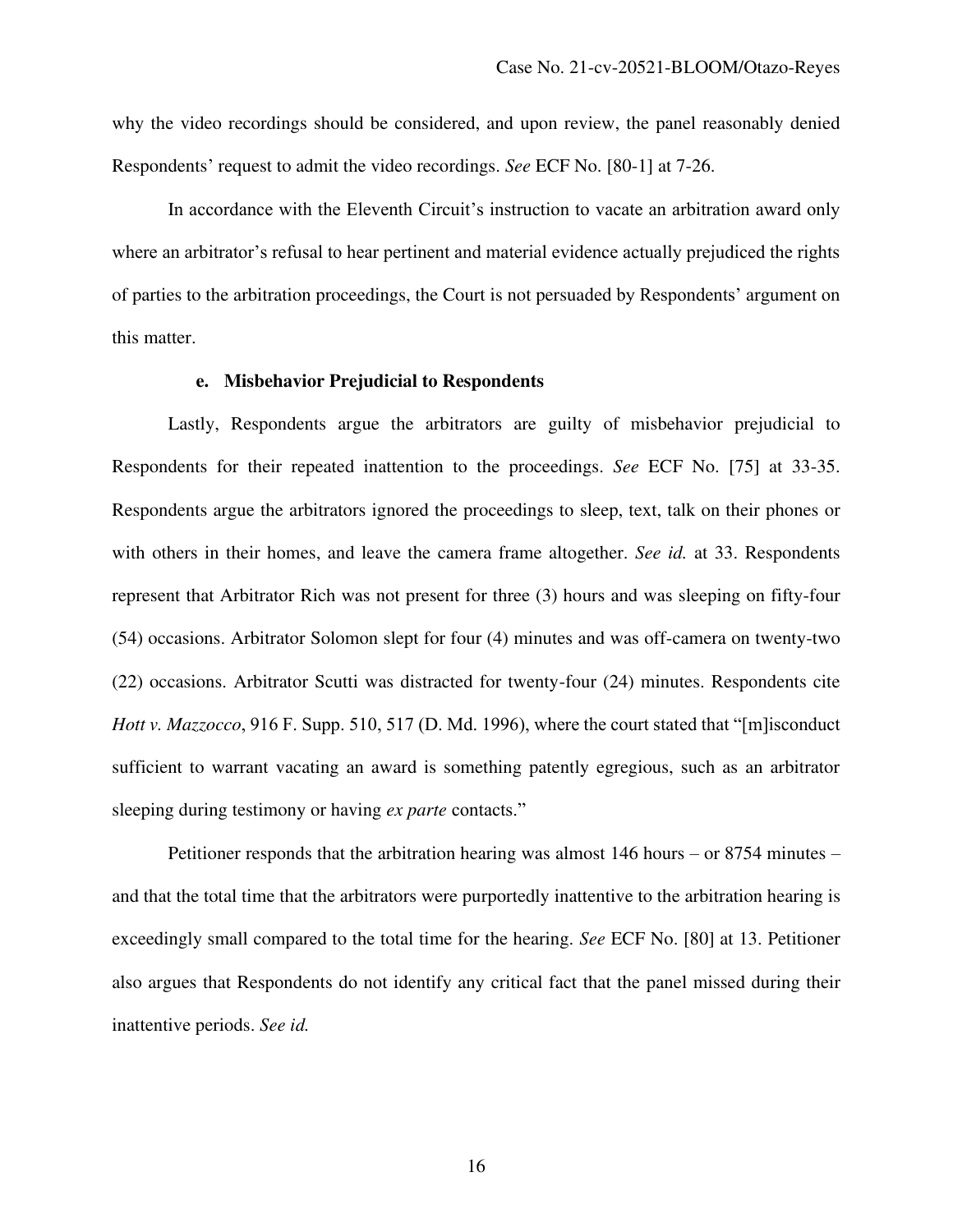The Court agrees with Petitioner. First, Respondents' reliance on *Hott* is not persuasive. The court in the District of Maryland was providing an illustrative example of what could be considered misconduct sufficient to vacate an award under the Maryland Annotated Code. *See* 916 F. Supp. at 517. Furthermore, *Hott* did not involve an arbitrator who had fallen asleep or was otherwise inattentive. Therefore, this Court considers the Maryland court's mention of a sleeping arbitrator to be dicta. *See Powell v. Thomas*, 643 F.3d 1300, 1304-05 (11th Cir. 2011) ("[D]icta is defined as those portions of an opinion that are not necessary to deciding the case then before us, whereas holding is comprised both of the result of the case and those portions of the opinion necessary to that result by which we are bound." (citations and internal quotation marks omitted)). Further, as Petitioner correctly points out, the arbitrators in this case were inattentive for a relatively short period of time considering the length of the proceedings, and Respondents fail to identify any critical fact that the arbitrators missed as a result of their purported inattentiveness. In other words, Respondents fail to establish how the alleged misbehavior resulted in prejudice to Respondents.

## **f. Request for Hearing**

As a final matter, Respondents request a hearing given the "considerable factual record" and the "complexity of the legal arguments." ECF No. [75] at 35. As evident from the Court's discussion above, the Court has fully addressed the parties' arguments based on its review of the briefings and the record. Further, the Court is not persuaded by Respondents' argument regarding the purported "complexity of the legal arguments." The parties' arguments are clear from the briefings, and the Eleventh Circuit's binding precedent on the issues is well-established. As such, Respondents' request for a hearing is denied.